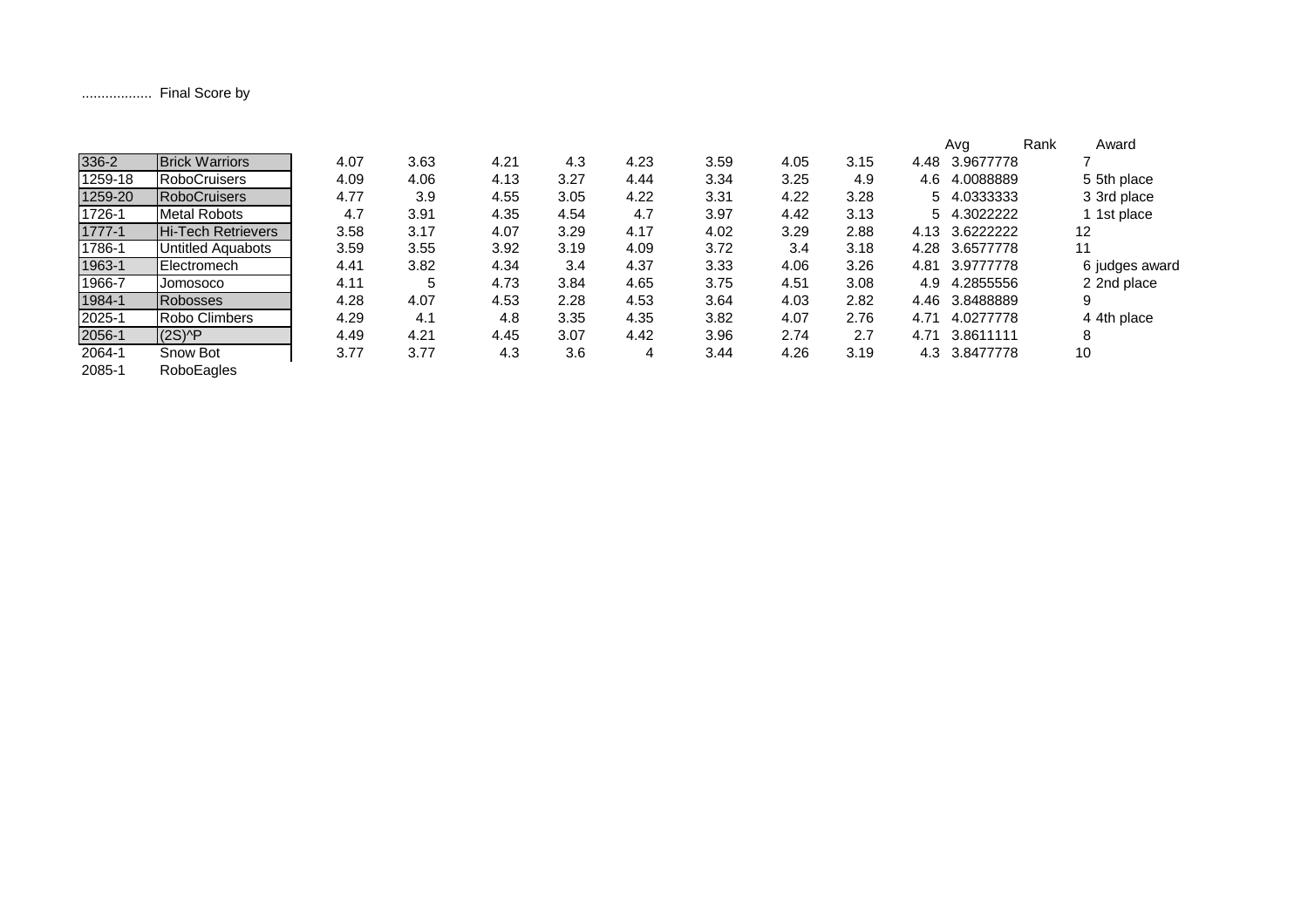#### **Judi to**

#### **Name**e Judg

| Weight   |                       | 0.08           | 0.08           | 0.06           | 0.06           | 0.1 | 0.08           | 0.02           | 0.02             | 0.08 | 0.07           | 0.03           | 0.07 | 0.07           | 0.08 | 0.1            |          |
|----------|-----------------------|----------------|----------------|----------------|----------------|-----|----------------|----------------|------------------|------|----------------|----------------|------|----------------|------|----------------|----------|
| Critetia |                       |                | .2             | 2.1            | 2.2            | ЗI  | 4.11           | 4.2            | 4.3 <sub>l</sub> | 5    | 6.1            | 6.2            |      | 81             | 91   |                | 10 w sum |
| 336-2    | <b>Brick Warriors</b> | 4              | 41             | 4              |                |     | 5              | 51             |                  |      | 5 <sub>l</sub> | ⌒              |      | 3 <sup>l</sup> | 51   | 5 <sub>l</sub> | 4.07     |
| 1259-18  | <b>RoboCruisers</b>   | 51             | 51             | ⊿              |                |     |                | Δ              |                  |      | 4              | 4              |      | 3              | 51   | 51             | 4.09     |
| 1259-20  | <b>RoboCruisers</b>   | 5 <sub>l</sub> | 5 <sub>l</sub> | 5              |                |     | 5              | 5 <sup>1</sup> |                  | 5    | 5              | 5 <sub>l</sub> | 51   | 4              | 5    | 5 <sub>l</sub> | 4.77     |
| 1726-1   | <b>Metal Robots</b>   | 5 <sub>1</sub> | 51             | 5              | 51             |     | 5              | 51             |                  | 5    | 5              | 5              | 51   | 5              | 51   | 51             | 4.7      |
| 1777-1   | Hi-Tech               | 3.             | 41             | 3 <sup>1</sup> |                |     | 4              | $\overline{3}$ |                  |      | 4              | 3 <sub>l</sub> |      | 4              |      | 5 <sub>l</sub> | 3.58     |
| 1786-1   | Untitled              | 3.             | 3              | ⌒              |                | 51  | 5              | Δ              |                  |      | 4              | 2              |      | ⌒              | 51   | 51             | 3.59     |
| 1963-1   | Electromech           | 4              | 4              | Δ              | 5              |     | 5              | 5              |                  | 5    | 5              | $\overline{3}$ |      | 3              | 51   | 5 <sup>5</sup> | 4.41     |
| 1966-7   | Jomosoco              |                |                |                |                |     |                |                |                  | 5    | 5              |                |      | 5              | 51   | 51             | 4.11     |
| 1984-1   | Robosses              |                |                |                |                | 51  | 5              | 4              |                  |      | 5 <sub>l</sub> | 4              |      | $\mathbf{3}$   | 51   | 5 <sub>l</sub> | 4.28     |
| 2025-1   | Robo Climbers         | 4              | 51             |                | 51             |     | 4              | 5              |                  |      | 4              | 5              |      | 4              | 51   | 5 <sup>1</sup> | 4.29     |
| 2056-1   | $(2S)$ <sup>^</sup> P | 5              | 5 <sup>1</sup> | 4              | 5 <sub>l</sub> |     | $\overline{4}$ | 5              |                  | 5    | 5 <sub>l</sub> | $\overline{4}$ |      | 4              | 51   | 51             | 4.49     |
| 2064-1   | Snow Bot              | 3              | 3              | 3              | 3              |     |                | 4              |                  | 5    | 5              | っ              |      | 5              | :5   | 51             | 3.77     |
|          |                       |                |                |                |                |     |                |                |                  |      |                |                |      |                |      |                |          |

2085-1RoboEagles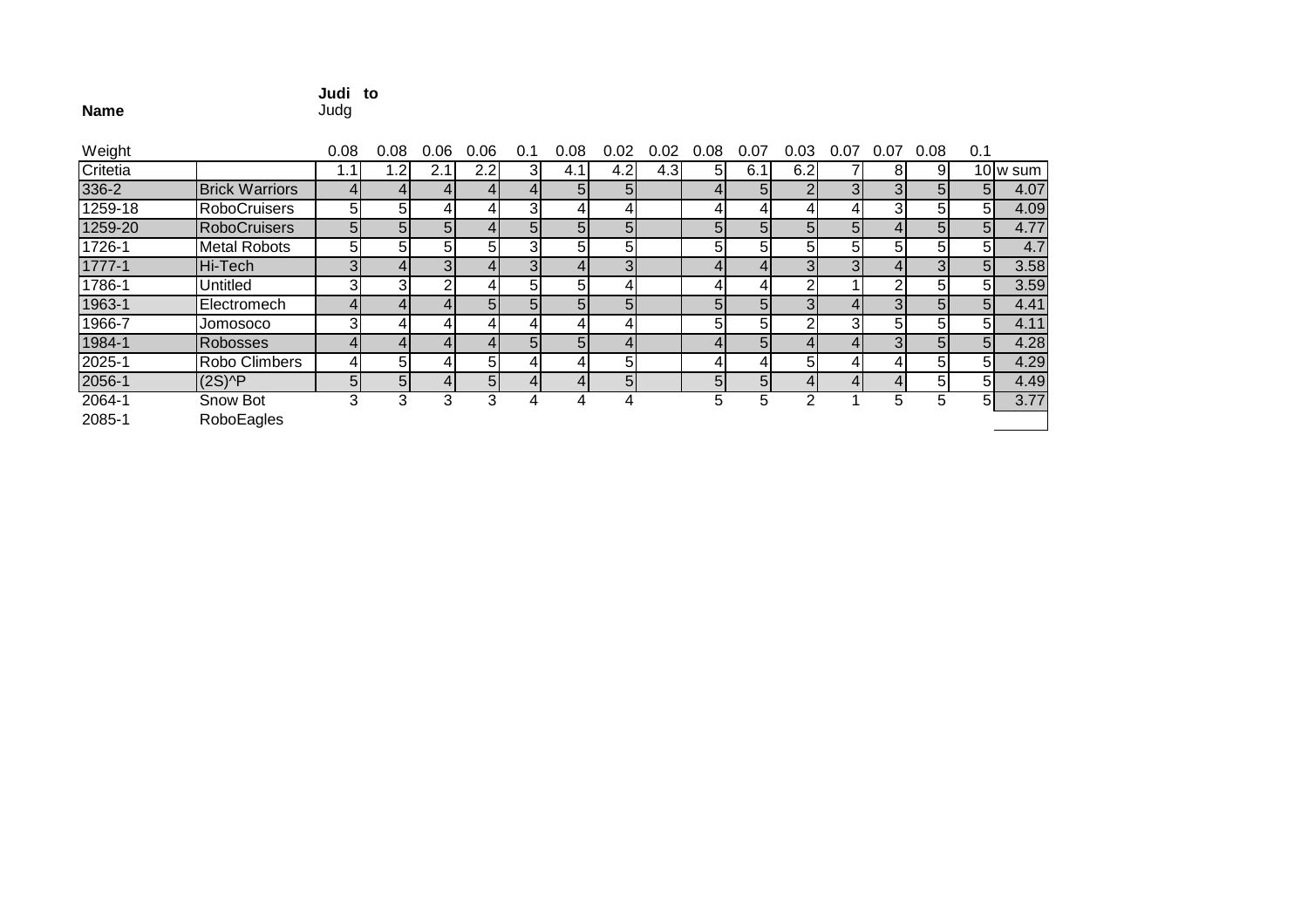| <b>Robofest</b><br><b>Name</b> |                           | Judin to<br>g<br>Form<br>Judge<br>2 | Submi<br>$\ddot{\phantom{1}}$ |                |                |                |                |                |                |                |                |                         |                |                |                |                |                |
|--------------------------------|---------------------------|-------------------------------------|-------------------------------|----------------|----------------|----------------|----------------|----------------|----------------|----------------|----------------|-------------------------|----------------|----------------|----------------|----------------|----------------|
| Weight                         |                           | 0.08                                | 0.08                          | 0.06           | 0.06           | 0.1            | 0.08           | 0.02           | 0.02           | 0.08           | 0.07           | 0.03                    | 0.07           | 0.07           | 0.08           | 0.1            |                |
| Critetia                       |                           | 1.1                                 | 1.2                           | 2.1            | 2.2            | 3 <sup>l</sup> | 4.1            | 4.2            | 4.3            | 5 <sup>1</sup> | 6.1            | 6.2                     | 7              | 8              | 9              |                | 10 w sum       |
| $336 - 2$                      | <b>Brick Warriors</b>     | $\overline{4}$                      | 3 <sub>l</sub>                | 3 <sup>1</sup> | $\overline{3}$ | 4 <sup>1</sup> | 3 <sup>1</sup> | $\overline{4}$ | 3 <sub>l</sub> | 4 <sub>l</sub> | $\overline{4}$ | $\vert 4 \vert$         | $\overline{4}$ | 3 <sub>l</sub> | 4              |                | 3.63           |
| 1259-18                        | <b>RoboCruisers</b>       | 5                                   |                               | $\frac{4}{ }$  | 4              | 4              | 4              | 3              |                | 4              |                | 5 <sup>1</sup>          | 4              | 5              |                | 3 <sup>l</sup> | 4.06           |
| 1259-20                        | <b>RoboCruisers</b>       | 5 <sub>5</sub>                      | 5 <sub>l</sub>                | 3 <sub>l</sub> | 3 <sub>l</sub> | 2 <sub>l</sub> | 4 <sub>l</sub> | $\overline{4}$ |                | 5 <sub>l</sub> | 4              | 4 <sub>1</sub>          | $\overline{4}$ | $\overline{4}$ |                | 4              | 3.9            |
| 1726-1                         | <b>Metal Robots</b>       | 5                                   |                               | 41             |                | 4              | 41             |                |                | 4              |                | 5 <sup>1</sup>          | 5 <sub>l</sub> | 5              | 3              | 2              | 3.91           |
| $1777 - 1$                     | <b>Hi-Tech Retrievers</b> | 3 <sub>l</sub>                      |                               | $\overline{3}$ | $\overline{2}$ | $\overline{4}$ | $\overline{3}$ | 4 <sup>1</sup> |                | 3 <sup>1</sup> | 3 <sub>l</sub> | $\overline{3}$          | 4 <sup>1</sup> | 3 <sub>l</sub> | $\overline{3}$ | 3 <sup>l</sup> | 3.17           |
|                                | <b>Untitled Aquabots</b>  |                                     |                               |                |                |                |                |                |                |                |                |                         |                |                |                |                |                |
| 1786-1                         | 1.0                       | 4                                   |                               | $\overline{3}$ | 3              | 4              | $\overline{3}$ | $\overline{2}$ |                | $\overline{3}$ | 4              | $\overline{3}$          | 4              | 4              |                | 31             | 3.55           |
| 1963-1                         | Electromech               | 4                                   |                               | 4 <sub>1</sub> | $\overline{3}$ | 4              | $\overline{4}$ | $\overline{4}$ |                | 5 <sub>l</sub> | 4              | $\overline{4}$          | $\overline{4}$ | $\overline{4}$ |                | 2              | 3.82           |
| 1966-7                         | Jomosoco                  | 5                                   | 51                            | 5 <sup>1</sup> | 5 <sup>1</sup> | 5 <sup>1</sup> | $\overline{5}$ | 5              | 5              | 5 <sup>1</sup> | 5              | $\overline{5}$          | $5\vert$       | 5              | 51             | 5 <sup>1</sup> | $\overline{5}$ |
| 1984-1                         | Robosses                  | 5 <sup>1</sup>                      | 5 <sub>l</sub>                | 3 <sup>1</sup> | 4              | $\overline{4}$ | $\overline{4}$ | $\overline{4}$ |                | $\overline{4}$ | 4              | $\overline{3}$          | 4              | 4              |                |                | 4.07           |
| $2025 - 1$                     | Robo Climbers             | 5                                   |                               | 4              | 4              | 4              | 4 <sub>1</sub> | 4              | 5              | $\overline{4}$ | 4              | $\overline{\mathbf{4}}$ | $\overline{4}$ | 4              |                | 4              | 4.1            |
| 2056-1                         | $(2S)$ <sup>^</sup> P     |                                     | 5 <sub>l</sub>                | 4 <sup>1</sup> | $\overline{4}$ | $\overline{4}$ | 4 <sup>1</sup> |                | 5 <sub>l</sub> | 5 <sub>1</sub> | $\overline{4}$ | $\overline{5}$          | $\overline{4}$ |                |                | $\overline{4}$ | 4.21           |
| $2064 - 1$                     | Snow Bot                  | 4                                   |                               | 51             | 4              | $\overline{3}$ | $\overline{4}$ | 3              |                | 4              | 4              | $\overline{4}$          | 3 <sup>l</sup> | 4              | 41             | ЗI             | 3.77           |
| 2085-1                         | RoboEagles                |                                     |                               |                |                |                |                |                |                |                |                |                         |                |                |                |                | $\mathbf 0$    |
|                                |                           |                                     |                               |                |                |                |                |                |                |                |                |                         |                |                |                |                | $\overline{0}$ |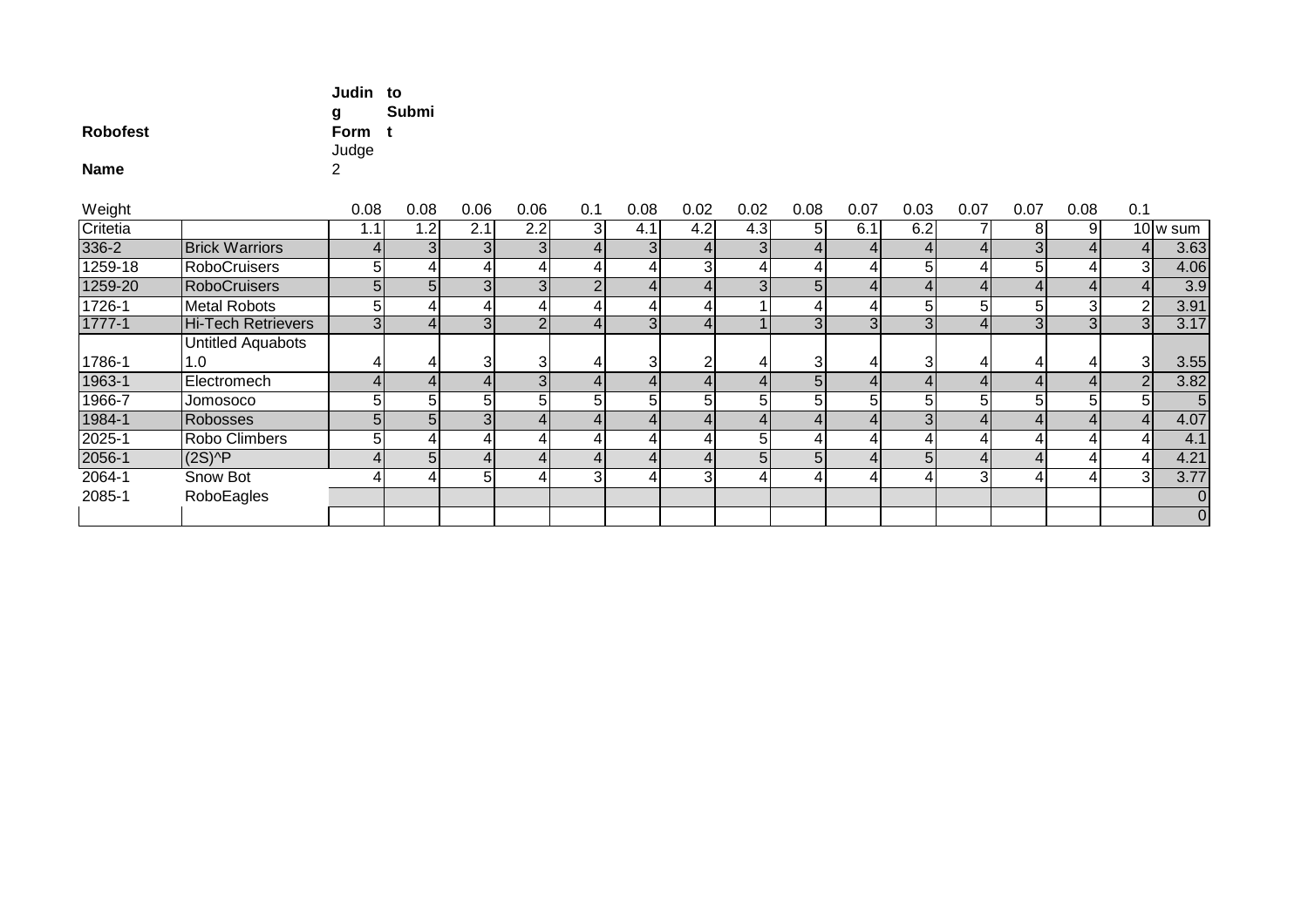| Robofest | Judin to |  |
|----------|----------|--|
| Name     | Judge    |  |

| Weight   |                                        | 0.08 | 0.08 | 0.06 | 0.06     | 0.1 | 0.08 | 0.02           | 0.02     | 0.08 | 0.07     | 0.03           | 0.07     | 0.07 | 0.08 | 0.1            |                |
|----------|----------------------------------------|------|------|------|----------|-----|------|----------------|----------|------|----------|----------------|----------|------|------|----------------|----------------|
| Critetia |                                        | . .  | .2   | 2.1  | 2.2      | 3.  | 4.1  | 4.2            | 4.3      | 51   | 6.1      | 6.2            |          | 8    | 9    |                | 10 w sum       |
| 336-2    | <b>Brick Warriors</b>                  |      |      |      |          |     |      |                |          |      |          |                |          |      |      | 5 <sub>l</sub> | 4.21           |
| 1259-18  | <b>RoboCruisers</b>                    | 5    |      |      |          |     |      | 51             |          |      |          |                |          | 51   |      |                | 4.13           |
| 1259-20  | <b>RoboCruisers</b>                    |      |      |      |          |     |      | 51             | ומ       |      |          | ומ             | ומ       |      |      | 5 <sub>l</sub> | 4.55           |
| 1726-1   | Metal Robots                           |      |      |      |          |     |      | ы              |          |      |          |                |          |      |      |                | 4.35           |
| 1777-1   | <b>Hi-Tech Retrievers</b>              |      |      |      | ור       |     |      |                |          |      |          |                |          | 5.   |      |                | 4.07           |
| 1786-1   | Untitled Aquabots                      |      |      |      |          |     |      | 5              |          |      |          |                |          |      |      | 51             | 3.92           |
| 1963-1   | Electromech                            |      |      |      |          |     | 51   | 51             | 51       |      |          |                |          |      |      |                | 4.34           |
| 1966-7   | Jomosoco                               |      |      | 51   |          |     |      | 51             |          |      |          |                |          | 51   |      | 51             | 4.73           |
| 1984-1   | <b>Robosses</b>                        |      |      | 51   |          |     |      |                |          |      |          | 5 <sup>1</sup> |          | 51   |      | 5 <sub>l</sub> | 4.53           |
| 2025-1   | Robo Climbers                          |      |      | 51   | ומ       | 51  |      | 51             |          |      | ומ       |                | ы        | 51   | 51   | 51             | 4.8            |
| 2056-1   | $(2S)$ <sup><math>\wedge</math>P</sup> | 5    |      |      |          |     |      |                |          |      |          |                |          | 5    |      | 51             | 4.45           |
| 2064-1   | Snow Bot                               |      |      |      |          |     |      | 51             |          |      |          |                |          |      |      | 51             | 4.3            |
| 2085-1   | RoboEagles                             |      |      | 01   | $\Omega$ |     |      | $\overline{0}$ | $\Omega$ |      | $\Omega$ | $\Omega$       | $\Omega$ |      |      | ΩI             | $\overline{0}$ |
|          |                                        |      |      |      |          |     |      |                |          |      |          |                |          |      |      |                | $\overline{0}$ |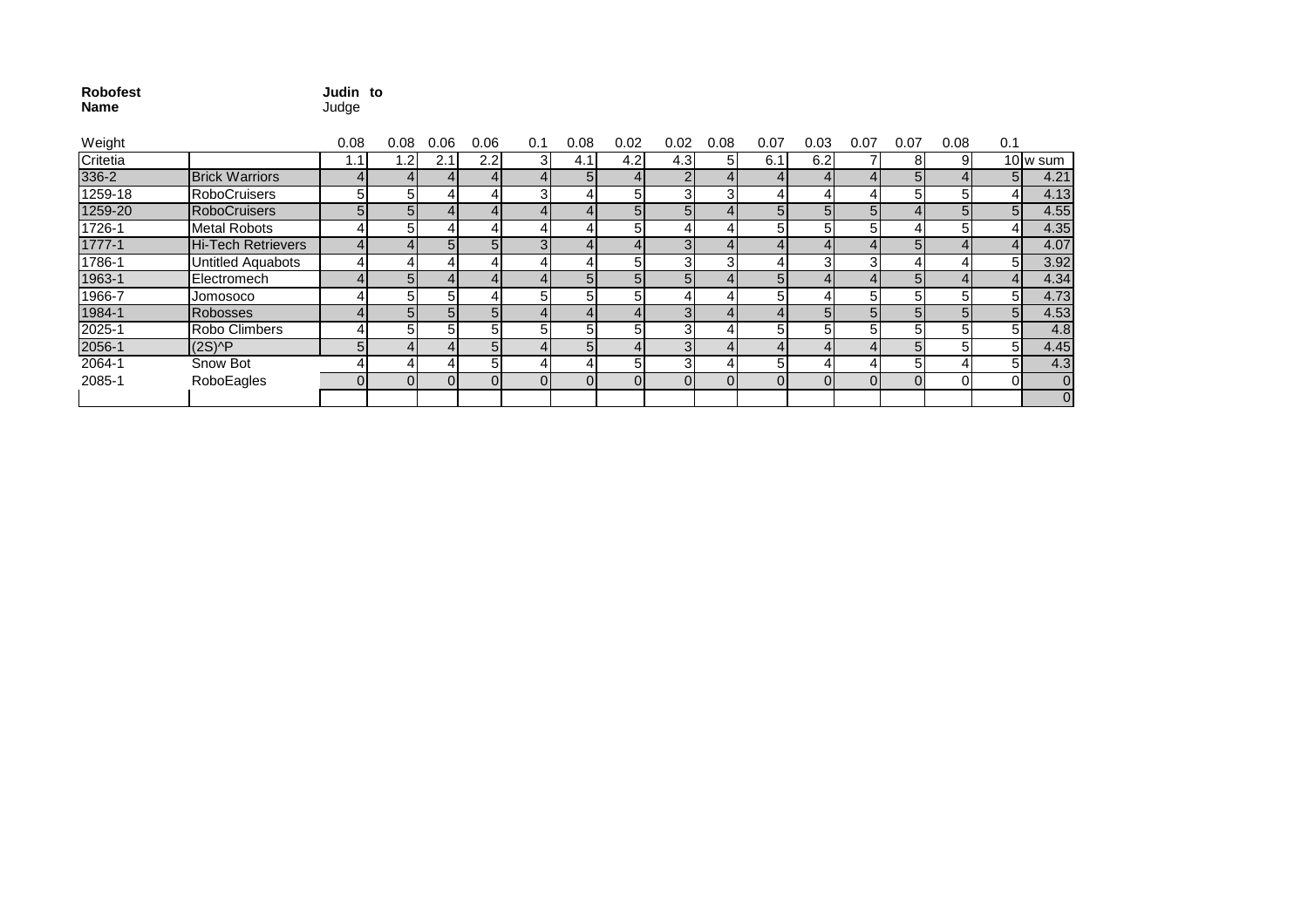# **Judin to**

| Weight    |                                        | 0.08 | 0.08 | 0.06 | 0.06           | 0.1            | 0.08           | 0.02 | 0.02 | 0.08           | 0.07           | 0.03           | 0.07 | 0.07                    | 0.08           | 0.1            |          |
|-----------|----------------------------------------|------|------|------|----------------|----------------|----------------|------|------|----------------|----------------|----------------|------|-------------------------|----------------|----------------|----------|
| Critetia  |                                        | 1.1  | .2   | 2.1  | 2.2            | 3              | 4.1            | 4.2  | 4.3  | 51             | 6.1            | 6.2            |      | 81                      | 9              |                | 10 w sum |
| $336 - 2$ | <b>Brick Warriors</b>                  |      |      |      | 4              | 41             |                |      |      | 5 <sub>l</sub> | $\overline{4}$ |                |      |                         |                |                | 4.3      |
| 1259-18   | <b>RoboCruisers</b>                    |      |      |      | 3              | $3 \mid$       |                |      | 31   |                | $\mathbf{3}$   |                |      |                         |                | 4              | 3.27     |
| 1259-20   | RoboCruisers                           |      |      |      | 3              | $\overline{3}$ | 3I             |      | ົ    | 3 <sub>l</sub> | $\mathbf{3}$   |                |      |                         | 3 <sub>l</sub> | $\Omega$       | 3.05     |
| 1726-1    | <b>Metal Robots</b>                    |      |      |      | 4              | 5 <sup>1</sup> | ы              |      |      | 5              |                |                |      |                         | -51            | $5 \mid$       | 4.54     |
| 1777-1    | Hi-Tech Retrievers                     |      |      |      | $\overline{4}$ | 3              | ЗI             |      | 31   | 3 <sub>l</sub> | 4              |                |      | $\overline{\mathbf{3}}$ |                | 4              | 3.29     |
| 1786-1    | <b>Untitled Aquabots</b>               |      |      |      | 3              | $3 \mid$       |                |      |      | 3              | 41             |                |      |                         | $\mathbf{3}$   |                | 3.19     |
| 1963-1    | Electromech                            |      |      |      | 3              |                |                |      |      | 3              |                |                |      |                         |                |                | 3.4      |
| 1966-7    | <b>Jomosoco</b>                        |      |      |      | 4              |                | 31             |      | 31   | 4              | 4              |                |      |                         |                | 5 <sup>1</sup> | 3.84     |
| 1984-1    | Robosses                               |      |      |      | 3 <sub>l</sub> | 3 <sup>1</sup> |                |      | 3    | 4              | 41             |                |      |                         |                |                | 2.28     |
| 2025-1    | Robo Climbers                          |      |      |      | 3              |                | ЗI             |      | 3    | 4              | 41             |                | 3    | 3                       |                | 31             | 3.35     |
| 2056-1    | $(2S)$ <sup><math>\wedge</math>P</sup> |      |      |      | 3 <sup>1</sup> | 3              | 3 <sup>1</sup> |      | 31   | 3 <sub>l</sub> | 3 <sup>l</sup> | 3 <sub>l</sub> |      |                         | 3              | зI             | 3.07     |
| 2064-1    | Snow Bot                               |      |      |      | 3              |                |                |      | 3    | 3              | 41             |                |      |                         |                |                | 3.6      |
| 2085-1    | RoboEagles                             |      |      |      |                |                |                |      |      |                |                |                |      |                         |                |                |          |
|           |                                        |      |      |      |                |                |                |      |      |                |                |                |      |                         |                |                |          |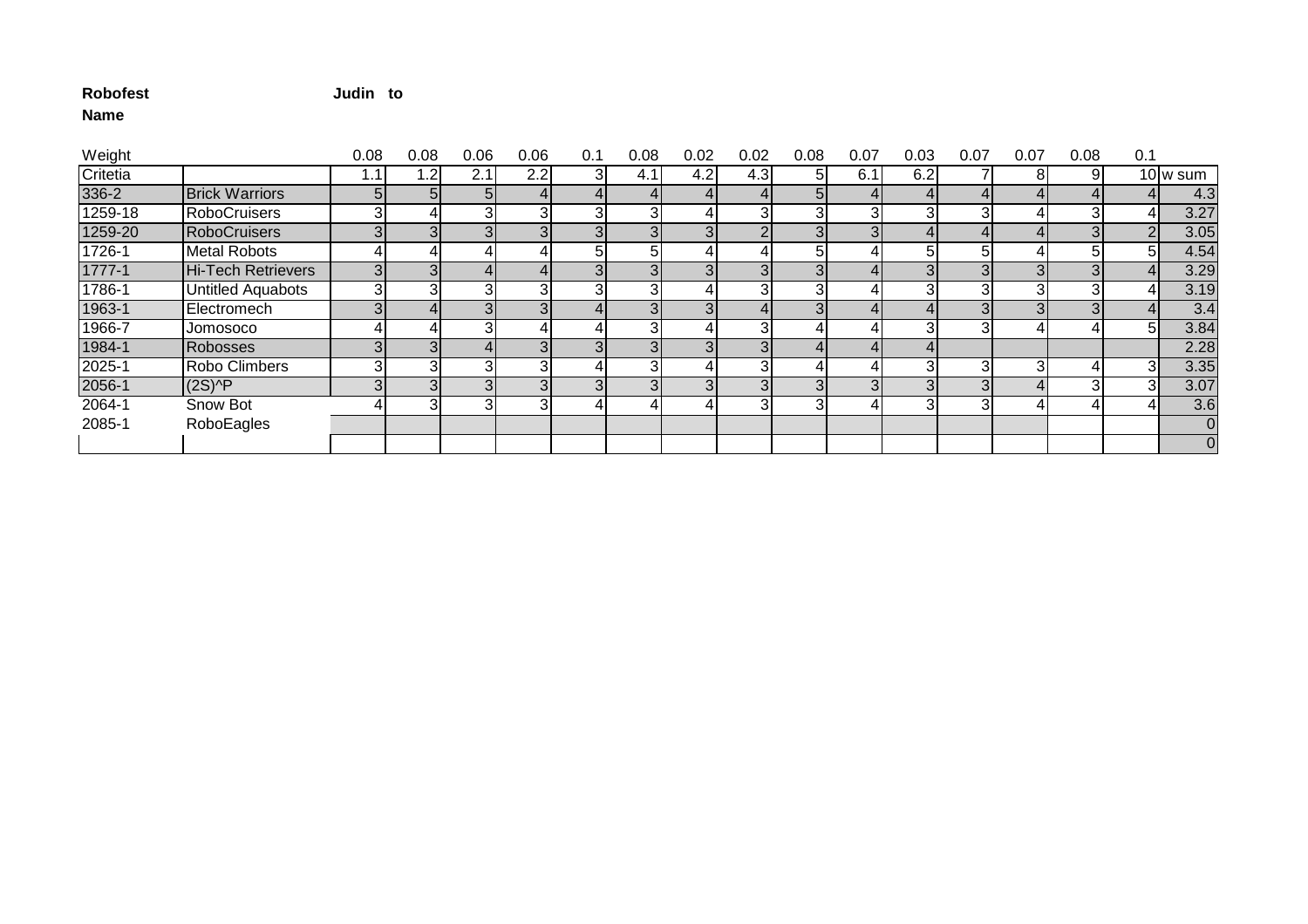| <b>Robofest</b><br><b>Name</b> |                          | Judin to<br>Judge |                |                |                |                |                |                |                |                |                |                |                |      |                |                |                       |
|--------------------------------|--------------------------|-------------------|----------------|----------------|----------------|----------------|----------------|----------------|----------------|----------------|----------------|----------------|----------------|------|----------------|----------------|-----------------------|
| Weight                         |                          | 0.08              | 0.08           | 0.06           | 0.06           | 0.1            | 0.08           | 0.02           | 0.02           | 0.08           | 0.07           | 0.03           | 0.07           | 0.07 | 0.08           | 0.1            |                       |
| Critetia                       |                          | 1.1               | 1.2            | 2.1            | 2.2            |                | 4.1            | 4.2            | 4.3            | 51             | 6.1            | 6.2            |                | 81   | $\overline{9}$ |                | $\overline{10}$ w sum |
| 336-2                          | <b>Brick Warriors</b>    | 5 <sub>l</sub>    |                | $\overline{2}$ | 3 <sup>l</sup> | 5 <sup>1</sup> | 5 <sub>l</sub> | 51             | 3              | 41             |                | 3 <sup>l</sup> | 4              |      | 5 <sub>l</sub> | 5 <sub>1</sub> | 4.23                  |
| 1259-18                        | <b>RoboCruisers</b>      | 51                | 51             | 3 <sub>l</sub> | 3 <sup>l</sup> |                |                | 51             | $\overline{3}$ | 5 <sup>1</sup> |                | 41             | 51             | 51   | 51             | 51             | 4.44                  |
| 1259-20                        | <b>RoboCruisers</b>      | 5 <sub>l</sub>    | 41             | 5 <sub>l</sub> | 5 <sup>1</sup> | 5 <sup>1</sup> |                | 5 <sub>l</sub> | 4              | 5 <sup>1</sup> |                | 41             | 5 <sub>l</sub> | 51   | 5 <sub>l</sub> |                | 4.22                  |
| 1726-1                         | <b>Metal Robots</b>      | 51                | 51             | 5              | 5 <sub>l</sub> |                | 51             |                | 3              | 51             | 51             | 31             | 51             |      |                | 41             | 4.7                   |
| $1777 - 1$                     | Hi-Tech Retrievers       |                   |                | 3 <sub>l</sub> | 41             | 5 <sup>1</sup> |                | 5 <sub>l</sub> | 5 <sub>l</sub> | 5 <sub>1</sub> | 3 <sub>l</sub> | 41             |                |      | 5 <sub>l</sub> | 4 <sub>l</sub> | 4.17                  |
| 1786-1                         | <b>Untitled Aquabots</b> | 51                |                | 3              | $\overline{3}$ |                |                |                | 3 <sup>1</sup> | 51             |                | 31             |                |      |                | 5 <sup>1</sup> | 4.09                  |
| 1963-1                         | Electromech              | 5 <sub>l</sub>    | 51             | $\overline{4}$ | 41             |                | 51             | 4              | 4              | 5 <sub>1</sub> |                | $\Delta$       |                | 51   | 5 <sub>l</sub> | 3 <sup>l</sup> | 4.37                  |
| 1966-7                         | Jomosoco                 | 51                |                | 5              | 5 <sub>1</sub> |                |                |                | 5              | 5 <sub>l</sub> | 51             | 4              |                |      |                | 5 <sup>1</sup> | 4.65                  |
| 1984-1                         | <b>Robosses</b>          | 5 <sub>l</sub>    | 51             | 3 <sub>l</sub> | 5 <sub>l</sub> | 51             |                |                | 3              | 5 <sup>1</sup> |                | 51             | $\overline{3}$ |      |                | 51             | 4.53                  |
| 2025-1                         | Robo Climbers            |                   | 51             | 5              |                |                |                |                |                |                | 5              | 31             |                |      |                | 41             | 4.35                  |
| 2056-1                         | $(2S)$ <sup>^</sup> P    | 5 <sub>l</sub>    | 51             | 3 <sup>1</sup> |                | 5 <sub>l</sub> |                |                | 5 <sub>l</sub> |                | 51             | 3 <sub>l</sub> | 3 <sub>l</sub> |      | 51             | 41             | 4.42                  |
| 2064-1                         | Snow Bot                 |                   | 3 <sub>l</sub> | 3              |                |                |                | 5              | 5              |                |                |                |                |      |                | 51             | $\overline{4}$        |
| 2085-1                         | RoboEagles               |                   |                |                |                |                |                |                |                |                |                |                |                |      |                |                | $\overline{0}$        |

0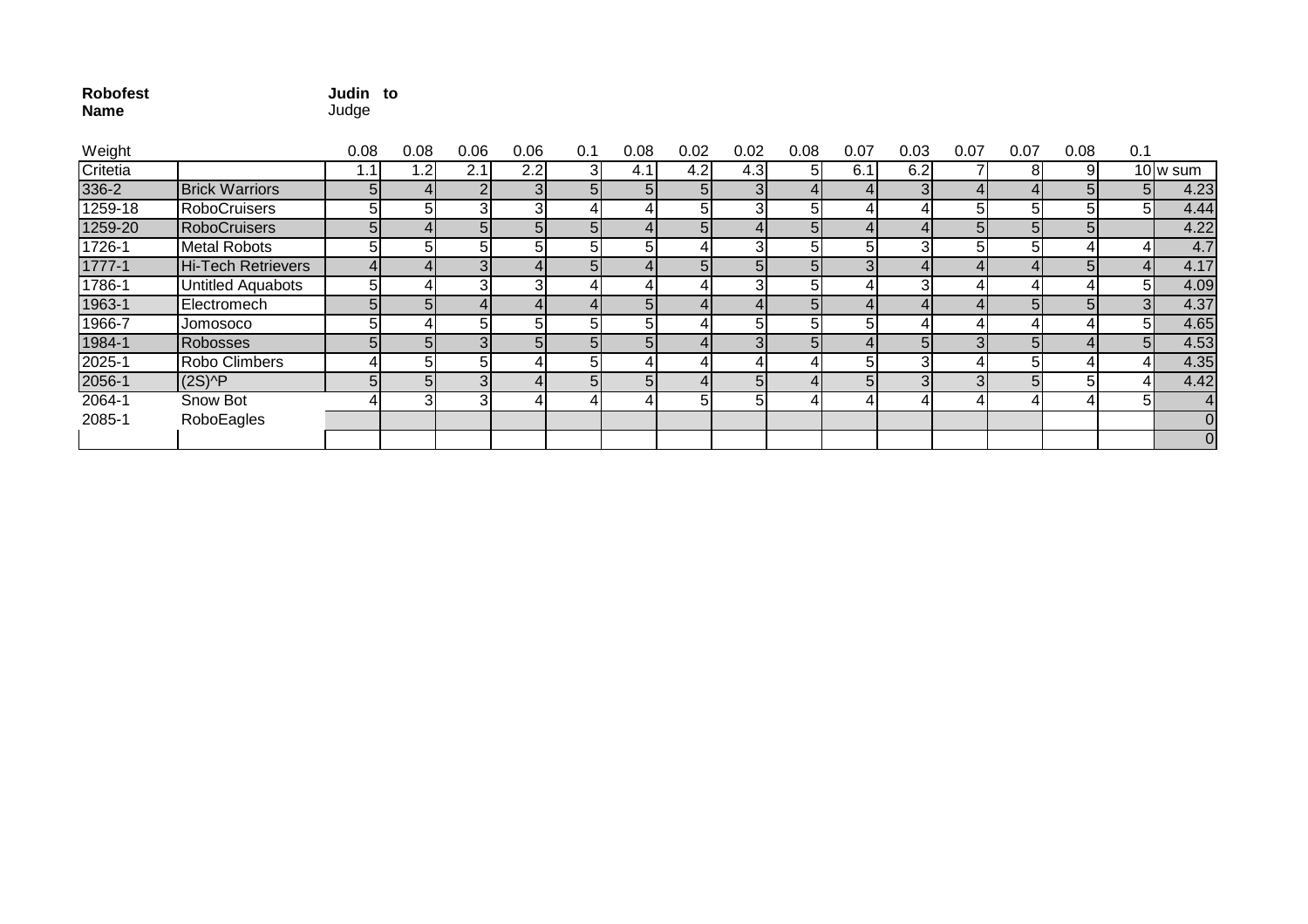## **Judin to**

| Weight   |                       | 0.08 | 0.08 | 0.06 | 0.06 | 0.1          | 0.08           | 0.02 | 0.02 | 0.08           | 0.07 | 0.03           | 0.07         | 0.07           | 0.08 | 0.1 |          |
|----------|-----------------------|------|------|------|------|--------------|----------------|------|------|----------------|------|----------------|--------------|----------------|------|-----|----------|
| Critetia |                       |      | 1.2  | 2.1  | 2.2  | 3            | 4.1            | 4.2  | 4.3  | 51             | 6.1  | 6.2            |              | 8              | 91   |     | 10 w sum |
| 336-2    | <b>Brick Warriors</b> |      |      |      |      |              |                | 51   |      |                |      |                |              |                |      |     | 3.59     |
| 1259-18  | <b>RoboCruisers</b>   |      |      |      |      |              | 4              |      |      |                |      | 5              |              | 31             |      |     | 3.34     |
| 1259-20  | <b>RoboCruisers</b>   |      |      |      |      |              | 3 <sub>l</sub> | 51   |      |                |      |                | 3            |                |      |     | 3.31     |
| 1726-1   | <b>Metal Robots</b>   |      |      |      |      |              |                | 51   |      | ы              |      |                |              |                |      |     | 3.97     |
| 1777-1   | Hi-Tech Retrievers    |      |      |      |      | $\mathbf{5}$ | 4              | 51   |      | 5 <sub>l</sub> |      | 51             |              | $\overline{4}$ |      |     | 4.02     |
| 1786-1   | Untitled Aquabots     |      |      |      |      |              | 4              |      |      |                |      |                |              |                |      |     | 3.72     |
| 1963-1   | Electromech           |      |      |      |      | $\mathbf{5}$ | 5 <sub>l</sub> |      |      |                |      | 5 <sub>1</sub> |              | $\overline{3}$ |      |     | 3.33     |
| 1966-7   | Jomosoco              |      |      |      |      |              | 4              | 51   |      |                |      | 51             |              |                |      |     | 3.75     |
| 1984-1   | <b>Robosses</b>       |      |      |      |      |              | $\overline{3}$ | 51   |      |                |      | 5              | $\mathbf{3}$ |                |      |     | 3.64     |
| 2025-1   | Robo Climbers         |      |      |      |      | 5            |                | 51   |      |                |      |                |              |                |      |     | 3.82     |
| 2056-1   | $(2S)$ <sup>^</sup> P |      |      |      |      |              | 5 <sub>l</sub> |      |      | 5 <sub>l</sub> | 51   | 51             |              |                |      |     | 3.96     |
| 2064-1   | Snow Bot              |      |      |      |      |              |                | 51   |      | 51             |      |                |              |                | 31   |     | 3.44     |
| 2085-1   | RoboEagles            |      |      |      |      |              |                |      |      |                |      |                |              |                |      |     |          |
|          |                       |      |      |      |      |              |                |      |      |                |      |                |              |                |      |     |          |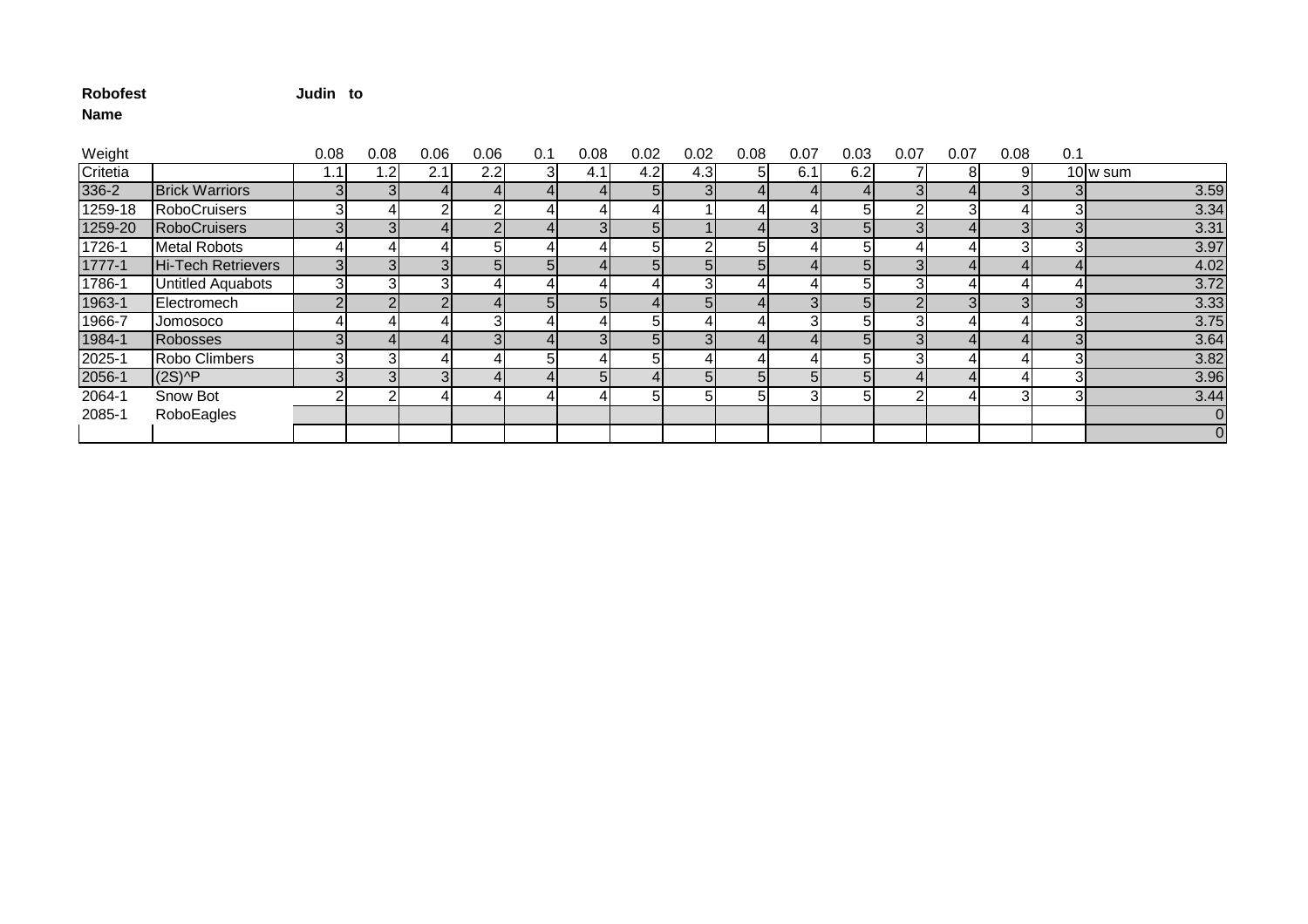## **Judin to**

| Weight   |                       | 0.08 | 0.08 | 0.06 | 0.06 | 0.1             | 0.08           | 0.02 | 0.02 | 0.08           | 0.07 | 0.03 | 0.07           | 0.07 | 0.08 | 0.1 |          |
|----------|-----------------------|------|------|------|------|-----------------|----------------|------|------|----------------|------|------|----------------|------|------|-----|----------|
| Critetia |                       |      | 1.2  | 2.1  | 2.2  | 3               | 4.1            | 4.2  | 4.3  | 51             | 6.1  | 6.2  |                | 8    | 91   |     | 10 w sum |
| 336-2    | <b>Brick Warriors</b> |      |      |      |      | $5\overline{)}$ | 5 <sub>l</sub> |      |      | 51             |      |      |                |      | 51   |     | 4.05     |
| 1259-18  | <b>RoboCruisers</b>   |      |      |      |      |                 |                | 31   |      |                |      |      |                | 31   |      |     | 3.25     |
| 1259-20  | <b>RoboCruisers</b>   |      |      | 51   |      |                 |                |      |      |                |      |      |                | 51   | 51   |     | 4.22     |
| 1726-1   | <b>Metal Robots</b>   |      |      |      |      | 5               |                | 51   |      |                |      |      | 5              |      | 51   |     | 4.42     |
| 1777-1   | Hi-Tech Retrievers    |      |      |      |      |                 | 3 <sup>l</sup> |      |      |                | 31   |      |                | 41   |      |     | 3.29     |
| 1786-1   | Untitled Aquabots     |      |      |      |      | 3               | 4              |      |      |                |      |      |                |      |      |     | 3.4      |
| 1963-1   | Electromech           |      |      |      |      |                 | 5 <sub>l</sub> |      |      |                |      |      | 5 <sub>l</sub> |      | 51   |     | 4.06     |
| 1966-7   | Jomosoco              |      |      |      | וה   | 5               | 51             | 51   |      | ומ             |      |      | 5              | 51   |      |     | 4.51     |
| 1984-1   | <b>Robosses</b>       |      |      |      |      |                 | 4              |      |      | 5 <sub>l</sub> |      |      |                | 51   | 51   |     | 4.03     |
| 2025-1   | Robo Climbers         |      |      |      |      | 5               |                | 51   |      | 31             |      |      | 5              |      |      |     | 4.07     |
| 2056-1   | $(2S)$ <sup>^</sup> P |      |      |      |      | 4               | 3 <sub>l</sub> |      |      |                |      |      |                |      | 31   |     | 2.74     |
| 2064-1   | Snow Bot              |      |      |      |      | 5               | 51             | 51   |      |                |      |      |                | 51   |      |     | 4.26     |
| 2085-1   | RoboEagles            |      |      |      |      |                 |                |      |      |                |      |      |                |      |      |     |          |
|          |                       |      |      |      |      |                 |                |      |      |                |      |      |                |      |      |     |          |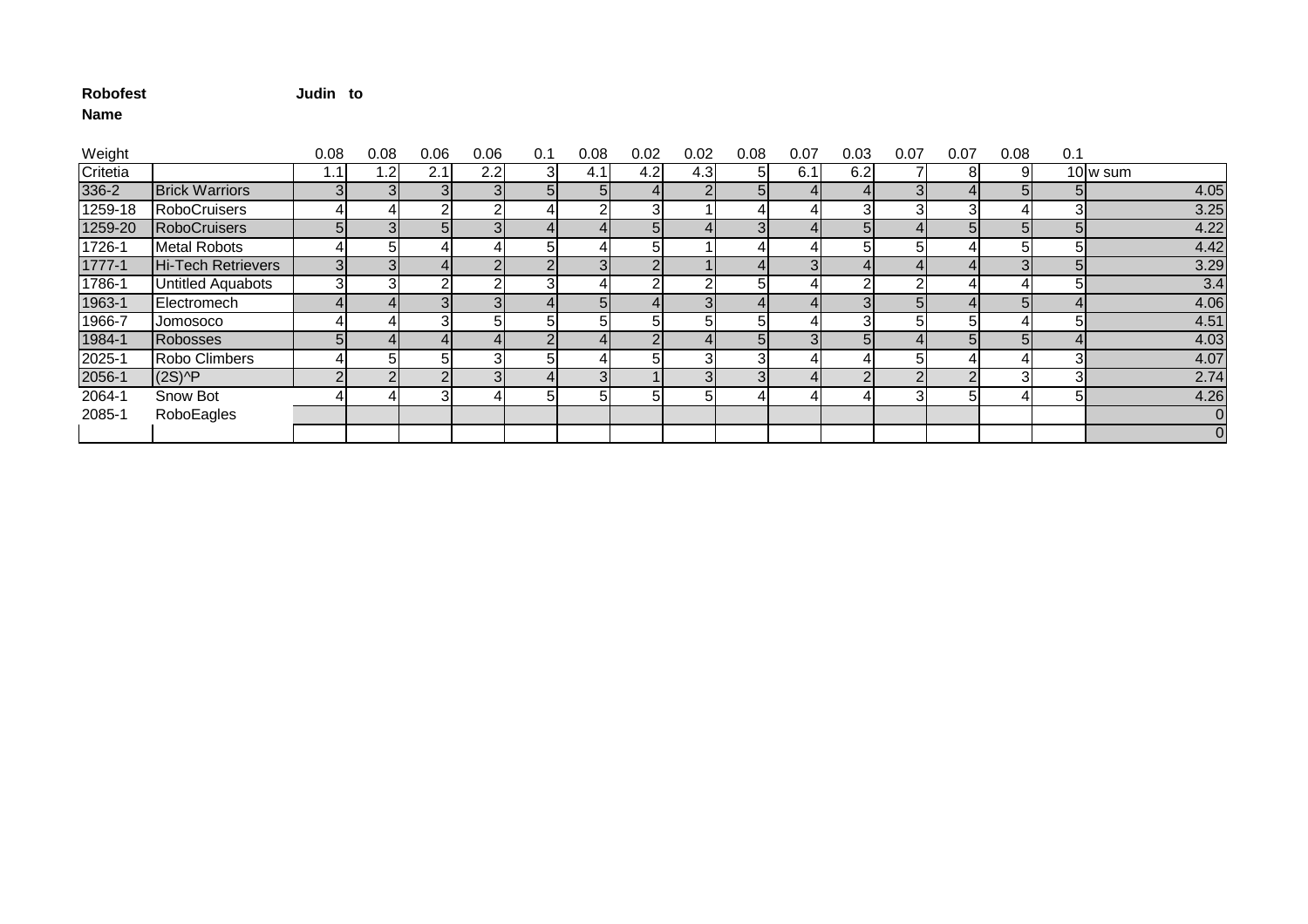| <b>Robofest</b> | Judin to |  |
|-----------------|----------|--|
| <b>Name</b>     | Judge    |  |

| Weight   |                                        | 0.08           | 0.08 | 0.06 | 0.06 | 0.1            | 0.08           | 0.02          | 0.02 | 0.08           | 0.07 | 0.03 | 0.07           | 0.07           | 0.08 | 0.1 |          |
|----------|----------------------------------------|----------------|------|------|------|----------------|----------------|---------------|------|----------------|------|------|----------------|----------------|------|-----|----------|
| Critetia |                                        |                | .2   | 2.1  | 2.2  | ЗI             | 4.1            | 4.2l          | 4.3  | 51             | 6.1  | 6.2  |                | 8              | 91   |     | 10 w sum |
| 336-2    | <b>Brick Warriors</b>                  |                |      |      |      |                | 3 <sup>l</sup> |               |      |                |      |      |                | 41             |      |     | 3.15     |
| 1259-18  | <b>RoboCruisers</b>                    |                |      |      |      |                |                |               |      | 51             |      |      |                |                | 51   |     | 4.9      |
| 1259-20  | RoboCruisers                           |                |      |      |      |                |                |               |      |                |      |      |                |                |      |     | 3.28     |
| 1726-1   | <b>Metal Robots</b>                    |                |      | 31   |      |                | 31             |               |      |                |      |      |                | 31             |      |     | 3.13     |
| 1777-1   | Hi-Tech Retrievers                     | 3 <sup>l</sup> |      |      |      |                | 3 <sub>l</sub> |               |      |                |      |      |                | 3 <sup>l</sup> |      |     | 2.88     |
| 1786-1   | <b>Untitled Aquabots</b>               | 3              |      |      |      |                |                |               |      |                |      |      |                |                | 51   |     | 3.18     |
| 1963-1   | Electromech                            | 3              | 51   |      |      |                |                |               |      |                |      |      |                |                |      |     | 3.26     |
| 1966-7   | Jomosoco                               |                |      |      |      |                | 31             |               |      |                |      |      | 3              | 31             |      |     | 3.08     |
| 1984-1   | Robosses                               | 51             |      |      |      |                | $\overline{3}$ |               |      |                |      |      |                | $\mathcal{D}$  |      |     | 2.82     |
| 2025-1   | Robo Climbers                          |                |      |      |      |                |                |               |      | 3              |      |      | 5              |                |      |     | 2.76     |
| 2056-1   | $(2S)$ <sup><math>\wedge</math>P</sup> | 3              |      |      |      |                | $\overline{2}$ |               |      |                |      |      |                |                |      |     | 2.7      |
| 2064-1   | Snow Bot                               |                |      |      |      |                | 41             |               |      | 3              |      |      |                |                |      |     | 3.19     |
| 2085-1   | RoboEagles                             | 3              | 3    |      |      | $\overline{3}$ | $\overline{2}$ | $\mathcal{D}$ |      | $\overline{2}$ | 31   |      | 3 <sub>l</sub> |                | ົ    |     | 2.63     |
|          |                                        |                |      |      |      |                |                |               |      |                |      |      |                |                |      |     |          |